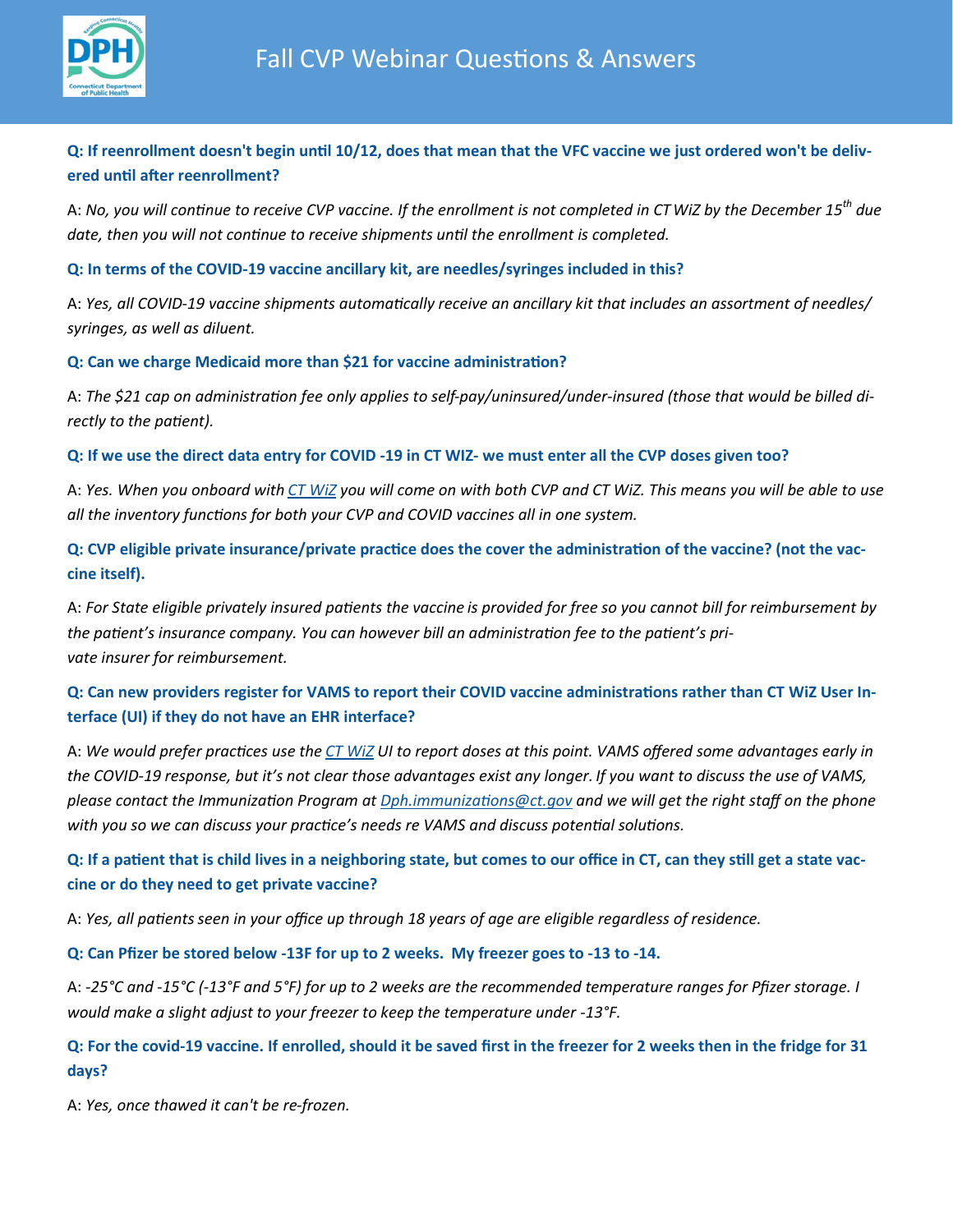

# **Q: Do we need to re-enroll in the COVID program if we filled out an enrollment in 2021?**

A: *No, at this time the COVID enrollment completed in 2021 is valid. Only the CVP enrollment needs to be renewed.*

# **Q: If my clinic is in process of onboarding to CT WiZ with our EHR/HL-7, can we use the UI in the meantime?**

A: *Yes. If you are currently onboarding to CT WiZ with your EHR, you can use [CT WiZ](https://portal.ct.gov/DPH/Immunizations/CT-WiZ-Training) through Direct Entry/User Interface to report vaccines. Once your [EHR is connected with CT WiZ,](https://portal.ct.gov/DPH/Immunizations/Electronic-Health-Record-Electronic-Exchange-With-CT-WiZ) you can switch.* 

# *Q:* **I have one patient who showed 2 doses of COVID-19 vaccine given in CT WiZ who said she had appointments but did not actually get the vaccine**

A: *The clinic may have reported patient's appointment instead of their administration, and as they did not show up this should be removed. Data quality questions/corrections in CT WiZ, can be sent to [DPH Ticketing System \(ct.gov\)](https://dph-cthelpdesk.ct.gov/Ticket) (only use the CT WiZ patient ID and not their name or DOB) Select: COVID-19 Vaccination – Clinic Administration – Vaccine Administration.*

# **Q: If a patient wants a Covid vaccine and the vial for Moderna is not opened, is it okay to waste all of those doses if the one person wants it?**

A: *The overall wastage motto relating to COVID-19 vaccinations is "No missed opportunities." If a patient is in the office and wants a dose, please immunize them. There is no financial ramification for wasting the rest of the doses in the vial. While regrettable, we want to make sure there are no unnecessary barriers to immunization. CDC has also promoted this effort.*

#### **Q: Will a new CT Health Assessment Form be created with covid information added?**

A: *The Blue Health Assessment Record (HAR) is a State Department of Education (SDE) document and as such any revisions would have to be made by SDE. We will consult with them on the need to include Covid-19 information.* 

#### **Q: Just to clarify, are we able to now get smaller quantities of the Pfizer covid vaccine? (less than 1170)**

A: *Currently they are not directly shipping tray sizes smaller than 1170 for Pfizer vaccine. However, since we created a separate ordering portal for COVID, you will be able to request any amount you believe your office can use (this can be less than a tray size). We will partner you with another site to transfer in the requested doses.* 

# **Q: Will those who watch the rebroadcast of this webinar be able to fulfill their yearly educational requirement (i.e. not have to watch the CDC modules)?**

A: *Those who have watched this webinar, either live or recorded, will be able to document it in CT WiZ as fulfillment of their yearly educational training. The provider also has the option of completing the CDC 'You call the Shots' modules in lieu of the webinar.* 

# **Q: If a practice chooses not to give COVID-19 vaccines, where can we refer patients to get the vaccine? Will DPH have free-standing vaccine only clinics that are NOT attached to a private practice?**

A:*There are many COVID-19 vaccine providers throughout the state. Depending on the area, you can refer them to the list of providers on the [CT COVID webpage](https://portal.ct.gov/Vaccine-Portal?language=en_US) or through vaccines.gov*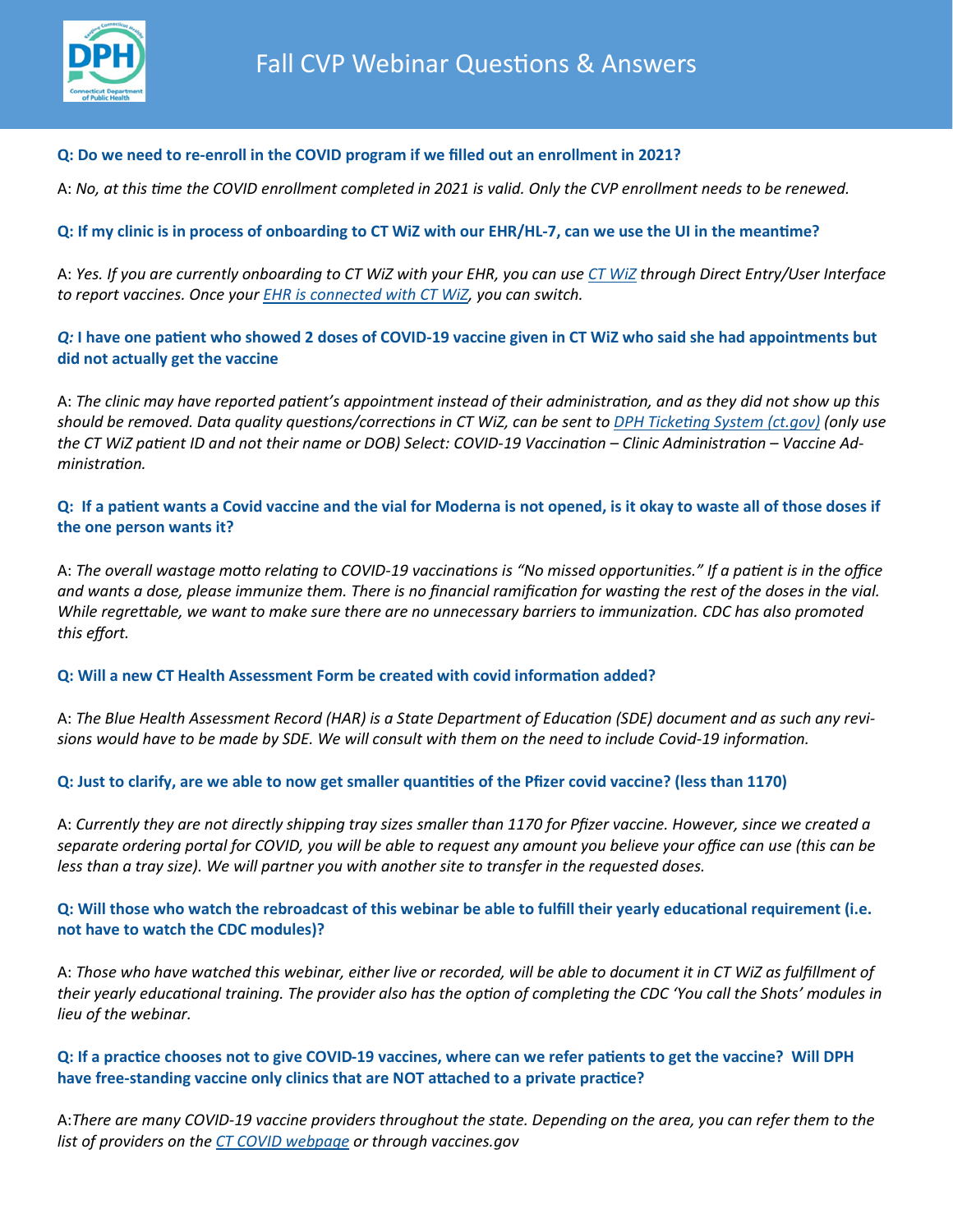

#### **Q: Is there a plan for an updated Covid VIS now that it is no longer an EUA?**

A: *Not yet. This is included in past provider bulletins such as here:* https://portal.ct.gov/-[/media/Departments](https://portal.ct.gov/-/media/Departments-and-Agencies/DPH/dph/infectious_diseases/immunization/CoVP-Communications-2021/September-2021/COVID19-Vaccine-Program-CoVP-Provider-Bulletin-Week-of-September-13.pdf)-and-[Agencies/DPH/dph/infectious\\_diseases/immunization/CoVP](https://portal.ct.gov/-/media/Departments-and-Agencies/DPH/dph/infectious_diseases/immunization/CoVP-Communications-2021/September-2021/COVID19-Vaccine-Program-CoVP-Provider-Bulletin-Week-of-September-13.pdf)-Communications-2021/September-2021/COVID19- Vaccine-Program-CoVP-Provider-Bulletin-Week-of-[September](https://portal.ct.gov/-/media/Departments-and-Agencies/DPH/dph/infectious_diseases/immunization/CoVP-Communications-2021/September-2021/COVID19-Vaccine-Program-CoVP-Provider-Bulletin-Week-of-September-13.pdf)-13.pdf

*Vaccine Information Statements (VIS) and Pfizer Vaccine The FDA Provider and Recipient/Caregiver Fact Sheets have been updated following the FDA's approval of a Biologics License Application (BLA) for Pfizer's COMIRNATRY (COVID-19 Vaccine, mRNA). The BLA approval is for adults 16 years and older and EUA for adolescents will continue to cover adolescents ages 12 years of age through 15 years of age. At this time, it has been decided to continue using the EUA Fact Sheet format in the near term instead of a VIS document. The FDA amendments and BLA documents for Pfizer have been updated as of 8/23/2021.*

# **Q: Where can you get new VFC eligibility forms?**

A: *VFC eligibility forms are located on the CVP Provider page of our immunization program portal* [For CVP Providers](https://portal.ct.gov/DPH/Immunizations/CVP---Information-for-Providers)  [\(ct.gov\)](https://portal.ct.gov/DPH/Immunizations/CVP---Information-for-Providers)

# **Q: What are the guidelines with co-administration of flu and COVID vaccines?**

A: *We have been sharing messages about coadministration in our CoVP bulletins—please consider signing up. See messages included at this link for Sept. 20:* [https://portal.ct.gov/DPH/Immunizations/CoVP](https://portal.ct.gov/DPH/Immunizations/CoVP-Communications)-Communications

# **Q: Is there a plan to cover HPV for children older than 12 years old?**

A: *We hope to be able to expand HPV coverage for all children up through the age of 18 in the coming years, however there is no definite timetable for that to occur.*

**Q: If you currently have a residential refrigerator/freezer is it grandfathered into the immunization program. Therefore, we can use the freezer part as well.**

A: *No, both the refrigerator and freezer sections of a residential unit cannot be used for storage of CVP provided vaccines due to the unit's inability to continuously maintain the proper cold chain.* 

**Q: If we "borrow" a state or private dose to give to a patient, do we have to document this on the paper or can we just document it in CT WiZ?**

A: *No. Documentation in CT WiZ is sufficient.*

Q: **Are we going to be educated ahead of time on how to preserve the vaccine since it has to be at lower temperature than other vaccines then pediatric offices provide?**

A: *Yes, part of the enrollment process includes attending a storage and handling webinar, where provider staff will receive specific S&H education related to COVID-19*